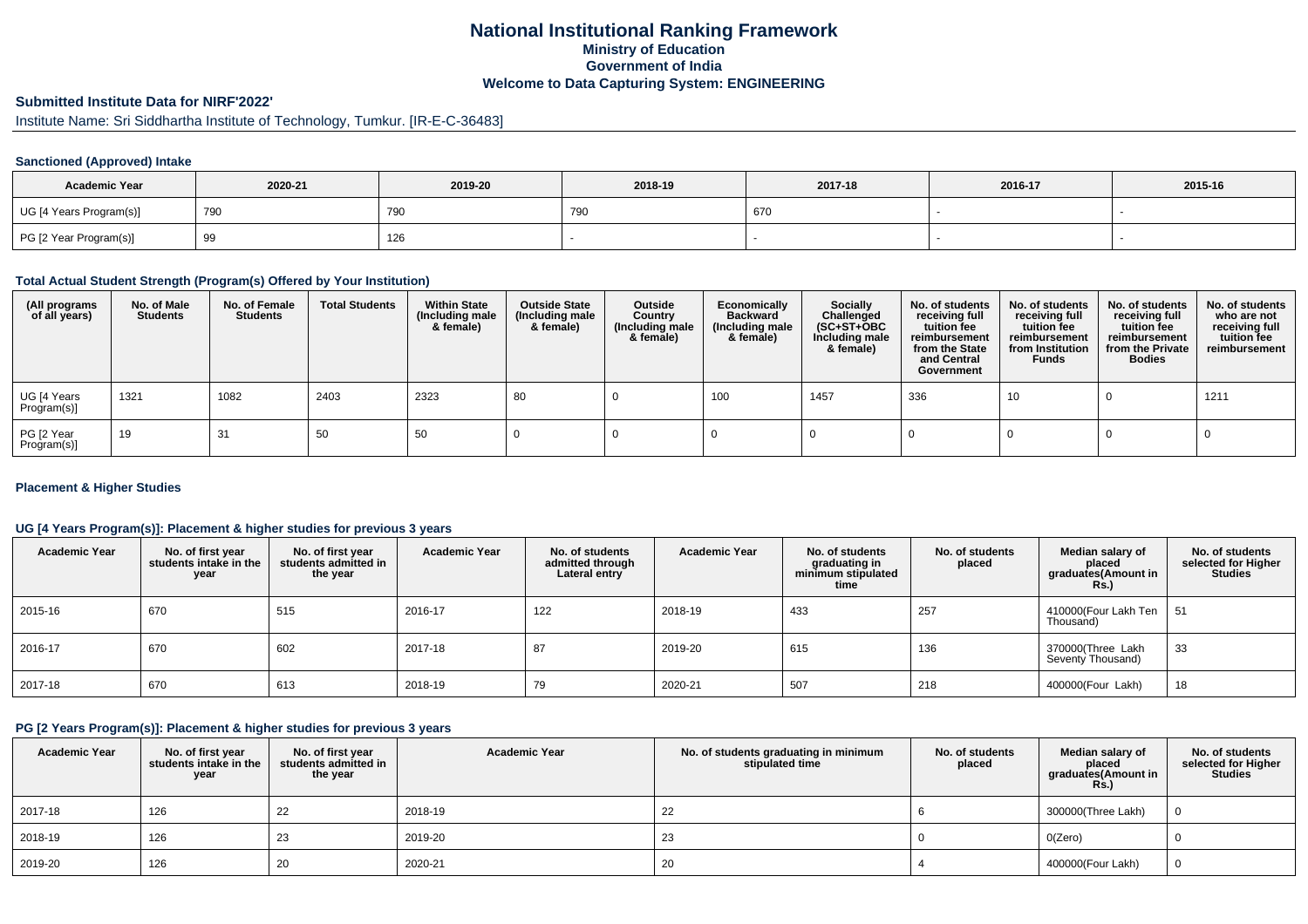#### **Ph.D Student Details**

| Ph.D (Student pursuing doctoral program till 2020-21 Students admitted in the academic year 2020-21 should not be entered here.) |         |         |         |  |  |  |  |
|----------------------------------------------------------------------------------------------------------------------------------|---------|---------|---------|--|--|--|--|
| <b>Total Students</b>                                                                                                            |         |         |         |  |  |  |  |
| Full Time                                                                                                                        |         |         |         |  |  |  |  |
| Part Time                                                                                                                        |         | 134     |         |  |  |  |  |
| No. of Ph.D students graduated (including Integrated Ph.D)                                                                       |         |         |         |  |  |  |  |
|                                                                                                                                  | 2020-21 | 2019-20 | 2018-19 |  |  |  |  |
| Full Time                                                                                                                        |         |         |         |  |  |  |  |
| Part Time                                                                                                                        | 15      |         |         |  |  |  |  |

# **Financial Resources: Utilised Amount for the Capital expenditure for previous 3 years**

| <b>Academic Year</b>                                                                                                                                                                      | 2020-21                                                           | 2019-20                                                                | 2018-19                                                                      |  |  |  |  |  |  |
|-------------------------------------------------------------------------------------------------------------------------------------------------------------------------------------------|-------------------------------------------------------------------|------------------------------------------------------------------------|------------------------------------------------------------------------------|--|--|--|--|--|--|
|                                                                                                                                                                                           | <b>Utilised Amount</b>                                            | <b>Utilised Amount</b>                                                 | <b>Utilised Amount</b>                                                       |  |  |  |  |  |  |
| Annual Capital Expenditure on Academic Activities and Resources (excluding expenditure on buildings)                                                                                      |                                                                   |                                                                        |                                                                              |  |  |  |  |  |  |
| Library (Books, Journals and e-Resources only)                                                                                                                                            | 195535 (One lakh Ninty five Thousand Five Hundred Thirty<br>five) | 575723 (Five Lakh Seventy five Thousand Seven hundred<br>Twenty Three) | 2004645 (Twenty lakhs Four Thousand Six Hundred Forty<br>Five)               |  |  |  |  |  |  |
| New Equipment and software for Laboratories                                                                                                                                               | 1001256 (Ten lakh One Thousand Two Hundred Fifty Six)             | 2534071 (Twenty Five Lakhs Thirty four Thousand Seventy<br>one)        | 10216583 (One Crore Two Lakhs Sixteen Thousand Five<br>Hundred Eighty Three) |  |  |  |  |  |  |
| <b>Engineering Workshops</b>                                                                                                                                                              | 0 (Zero)                                                          | 1832296 (Eighteen Lakhs Thirty Two Thousand Two Hundred<br>Ninety Six) | $0$ (Zero)                                                                   |  |  |  |  |  |  |
| Other expenditure on creation of Capital Assets (For setting up<br>classrooms, seminar hall, conference hall, library, Lab, Engq<br>workshops excluding expenditure on Land and Building) | 1210404 (Twelve Lakhs Ten Thousand Thousand Four<br>Hundred Four) | 6910408 (Sixty Nine Lakhs Ten Thousand Four Hundred Eight)             | 1638417 (Sixteen Lakhs Thirty Eight Thousand Four Hundred<br>Seventeen)      |  |  |  |  |  |  |

# **Financial Resources: Utilised Amount for the Operational expenditure for previous 3 years**

| Academic Year                                                                                                                                                                                   | 2020-21                                                                            | 2019-20                                                                                   | 2018-19                                                                    |  |  |  |  |  |  |
|-------------------------------------------------------------------------------------------------------------------------------------------------------------------------------------------------|------------------------------------------------------------------------------------|-------------------------------------------------------------------------------------------|----------------------------------------------------------------------------|--|--|--|--|--|--|
|                                                                                                                                                                                                 | <b>Utilised Amount</b>                                                             | <b>Utilised Amount</b>                                                                    | <b>Utilised Amount</b>                                                     |  |  |  |  |  |  |
| <b>Annual Operational Expenditure</b>                                                                                                                                                           |                                                                                    |                                                                                           |                                                                            |  |  |  |  |  |  |
| Salaries (Teaching and Non Teaching staff)                                                                                                                                                      | 166971084 (Sixteen Crore Sixy Nine Lakh Seventy One<br>Thousand Eighty Four)       | 169135482 (Sixteen Crore Ninety one lakh Thirty five<br>Thousand Four Hundred Eighty Two) | 156351030 (Fifteen Crore Sixty Three Lakhs Fifty One<br>Thousand Thirty)   |  |  |  |  |  |  |
| Maintenance of Academic Infrastructure or consumables and<br>other running expenditures (excluding maintenance of hostels<br>and allied services, rent of the building, depreciation cost, etc) | 29838709 (Two Crore Ninety Eight Lakh Thirty Eight Thousand<br>Seven Hundred Nine) | 35300091 (Three Crore Fifty Three Lakh Ninety One)                                        | 5889625 (Fifty Eight Lakhs Eighty Nine Thousand Six Hundred<br>Twenty Five |  |  |  |  |  |  |
| Seminars/Conferences/Workshops                                                                                                                                                                  | 354145 (Three Lakh Fifty Four Thousand One Hundred Forty<br>Five)                  | 374031 (Three Lakhs Seventy Four Thousand Thirty one)                                     | 467302 (Four Lakhs Sixty Seven Thousand Three Hundred<br>Two)              |  |  |  |  |  |  |

**IPR**

| Calendar year            | 2020 | 2019 | 2018 |
|--------------------------|------|------|------|
| No. of Patents Published |      |      |      |
| No. of Patents Granted   |      |      |      |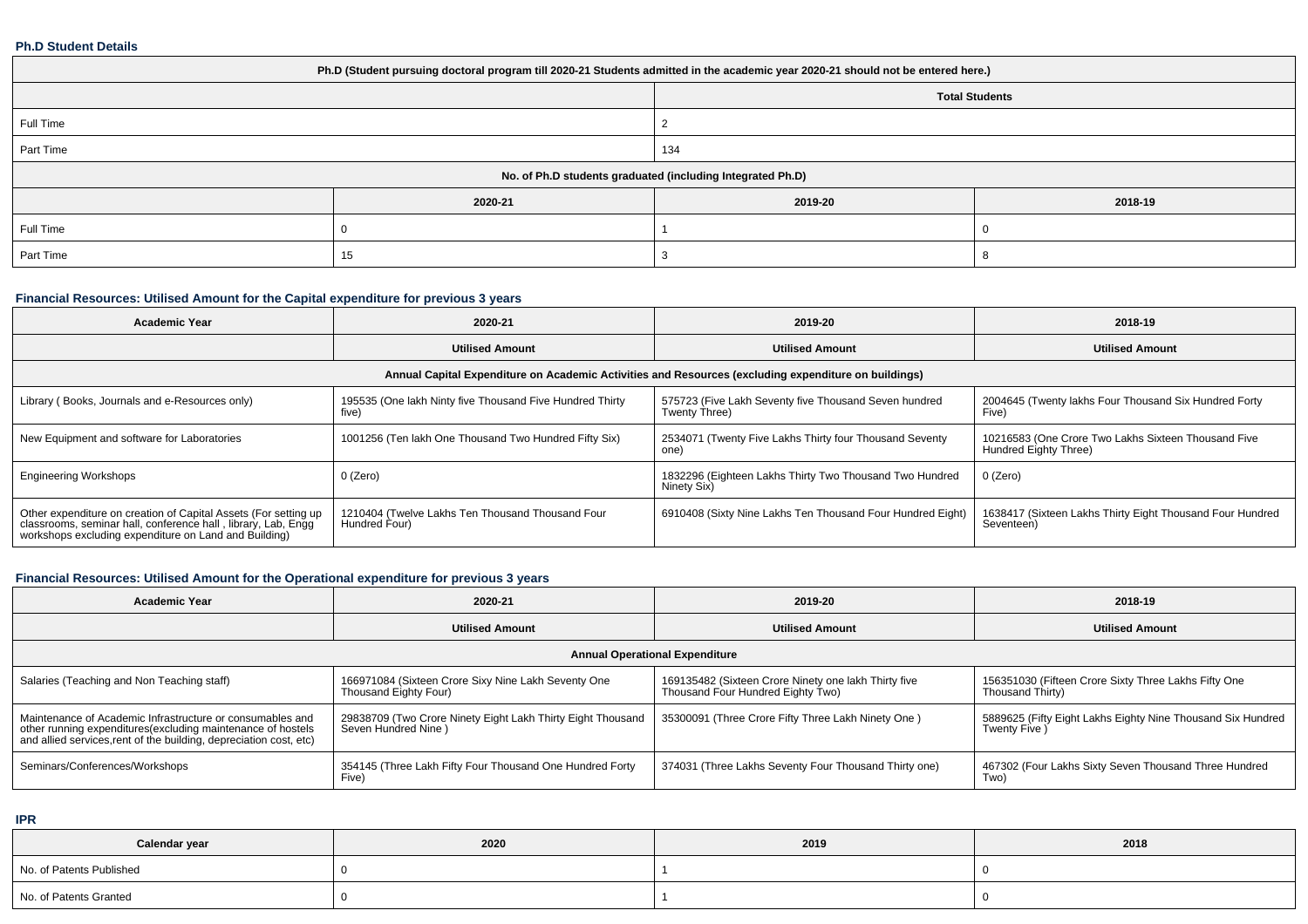### **Sponsored Research Details**

| <b>Financial Year</b>                    | 2020-21                       | 2019-20                              | 2018-19                       |
|------------------------------------------|-------------------------------|--------------------------------------|-------------------------------|
| Total no. of Sponsored Projects          |                               |                                      |                               |
| Total no. of Funding Agencies            |                               |                                      |                               |
| Total Amount Received (Amount in Rupees) | 1750000                       | 2639000                              | 842000                        |
| Amount Received in Words                 | Seventeen Lakh Fifty Thousand | Twenty Six Lakh Thirty Nine Thousand | Eight lakh Forty two Thousand |

### **Consultancy Project Details**

| <b>Financial Year</b>                    | 2020-21                                                  | 2019-20                        | 2018-19 |
|------------------------------------------|----------------------------------------------------------|--------------------------------|---------|
| Total no. of Consultancy Projects        | -40                                                      |                                |         |
| Total no. of Client Organizations        |                                                          |                                |         |
| Total Amount Received (Amount in Rupees) | 2008830                                                  | 19500                          |         |
| Amount Received in Words                 | Twenty Lakh Eight Thousand Eight Hundred and Thirty only | Nineteen Thousand Five Hundred | Zero    |

### **PCS Facilities: Facilities of physically challenged students**

| 1. Do your institution buildings have Lifts/Ramps?                                                                                                         | Yes, more than 80% of the buildings |
|------------------------------------------------------------------------------------------------------------------------------------------------------------|-------------------------------------|
| 2. Do your institution have provision for walking aids, including wheelchairs and transportation from one building to another for<br>handicapped students? | Yes                                 |
| 3. Do your institution buildings have specially designed toilets for handicapped students?                                                                 | Yes, more than 80% of the buildings |

# **Faculty Details**

| Srno           | Name                            | Age | Designation                | Gender | Qualification | <b>Experience (In</b><br>Months) | <b>Currently working</b><br>with institution? | <b>Joining Date</b> | <b>Leaving Date</b>      | <b>Association type</b> |
|----------------|---------------------------------|-----|----------------------------|--------|---------------|----------------------------------|-----------------------------------------------|---------------------|--------------------------|-------------------------|
|                | SUPRIYA C B                     | 32  | <b>Assistant Professor</b> | Female | M.Tech        | 96                               | Yes                                           | 26-08-2019          | $\overline{\phantom{a}}$ | Regular                 |
| $\overline{2}$ | <b>TEJASWINI K M</b>            | 40  | Associate Professor        | Female | Ph.D          | 204                              | Yes                                           | 01-10-2004          | $\sim$                   | Regular                 |
| 3              | <b>VENKATESH S H</b>            | 35  | <b>Assistant Professor</b> | Male   | Ph.D          | 142                              | Yes                                           | 09-12-2009          | $\overline{\phantom{a}}$ | Regular                 |
| 4              | <b>SHOBHA</b>                   | 38  | Associate Professor        | Female | Ph.D          | 157                              | Yes                                           | 29-08-2008          | $\sim$                   | Regular                 |
| 5              | H V JAYAPRAKASH                 | 43  | <b>Assistant Professor</b> | Male   | Ph.D          | 156                              | Yes                                           | 16-10-2007          | $\sim$                   | Regular                 |
| 6              | MURULIDHARA N                   | 45  | Associate Professor        | Male   | Ph.D          | 252                              | Yes                                           | 16-12-2000          | $\sim$                   | Regular                 |
| $\overline{7}$ | <b>JEEVITH S H</b>              | 33  | <b>Assistant Professor</b> | Male   | M.Tech        | 109                              | Yes                                           | 28-09-2012          | $\sim$                   | Regular                 |
| 8              | M C BASAVARAJA                  | 52  | Associate Professor        | Male   | M.Tech        | 258                              | Yes                                           | 03-02-2000          | $\sim$                   | Regular                 |
| 9              | RAJANI CB                       | 42  | <b>Assistant Professor</b> | Female | Ph.D          | 165                              | Yes                                           | 28-01-2008          | $\sim$                   | Regular                 |
| 10             | PRAVEEN KUMAR<br>Y G            | 35  | <b>Assistant Professor</b> | Male   | M.Tech        | 132                              | Yes                                           | 02-08-2010          | $\sim$                   | Regular                 |
| 11             | RAVISIMHA B N                   | 33  | <b>Assistant Professor</b> | Male   | M.Tech        | 114                              | Yes                                           | 11-01-2012          | $\sim$                   | Regular                 |
| 12             | <b>ASHWINI S</b><br>SHIVANNAVAR | 41  | <b>Assistant Professor</b> | Female | M.Tech        | 195                              | Yes                                           | 12-01-2009          | $\sim$                   | Regular                 |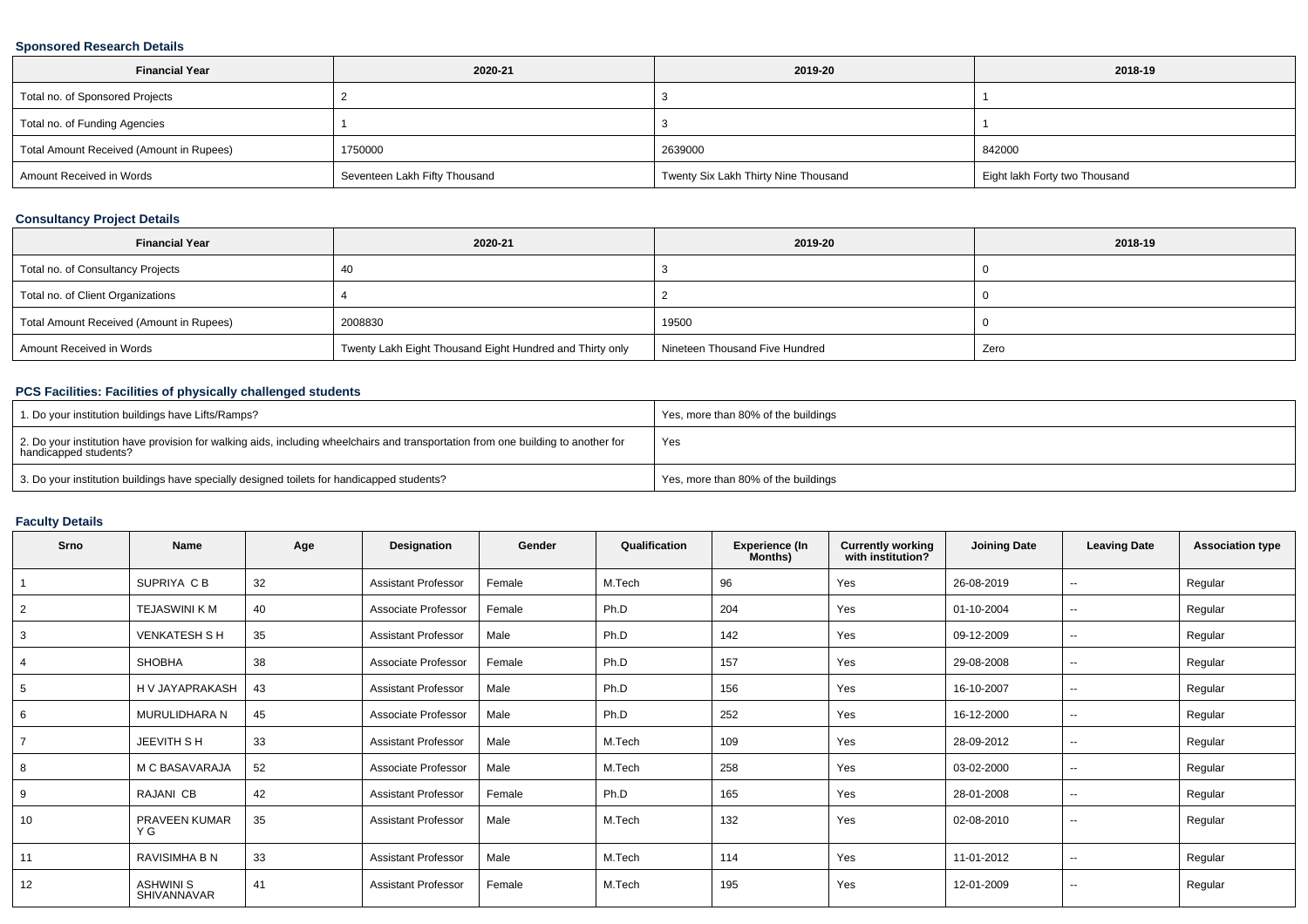| 13 | PRADEEP A R                | 36 | <b>Assistant Professor</b> | Male   | M.Tech    | 144 | Yes | 30-08-2011 | $\overline{\phantom{a}}$ | Regular |
|----|----------------------------|----|----------------------------|--------|-----------|-----|-----|------------|--------------------------|---------|
| 14 | ROOPA M                    | 31 | <b>Assistant Professor</b> | Female | M.Tech    | 82  | Yes | 23-09-2015 | ⊷.                       | Regular |
| 15 | <b>G T SREENIVASA</b>      | 41 | Associate Professor        | Male   | Ph.D      | 180 | Yes | 20-08-2010 | --                       | Regular |
| 16 | <b>K SUNIL</b>             | 41 | Associate Professor        | Male   | Ph.D      | 180 | Yes | 21-08-2010 | -−                       | Regular |
| 17 | K L RATNAKAR               | 60 | Professor                  | Male   | M.Tech    | 440 | Yes | 13-12-1985 | $\overline{\phantom{a}}$ | Regular |
| 18 | <b>B RAJESH</b><br>KAMATH  | 63 | Professor                  | Male   | Ph.D      | 485 | Yes | 07-03-1981 | $\overline{\phantom{a}}$ | Regular |
| 19 | <b>G S SHESHADRI</b>       | 57 | Professor                  | Male   | Ph.D      | 372 | Yes | 14-06-2014 | --                       | Regular |
| 20 | L SANJEEV KUMAR            | 57 | Professor                  | Male   | Ph.D      | 344 | Yes | 25-02-1993 | $\overline{\phantom{a}}$ | Regular |
| 21 | <b>SREENATH K</b>          | 43 | <b>Assistant Professor</b> | Male   | M.Tech    | 228 | Yes | 17-01-2008 | $\sim$                   | Regular |
| 22 | JAGADISHA K R              | 37 | <b>Assistant Professor</b> | Male   | M.Tech    | 180 | Yes | 01-06-2007 | $\overline{\phantom{a}}$ | Regular |
| 23 | SHRI HARSHA J              | 34 | <b>Assistant Professor</b> | Male   | M.Tech    | 144 | Yes | 12-01-2012 | ⊷.                       | Regular |
| 24 | SAVITHA C                  | 42 | <b>Assistant Professor</b> | Female | Ph.D      | 120 | Yes | 30-08-2011 | $\overline{\phantom{a}}$ | Regular |
| 25 | M NAGARAJA                 | 42 | Associate Professor        | Male   | Ph.D      | 192 | Yes | 06-08-2010 | $\overline{\phantom{a}}$ | Regular |
| 26 | SOWJANYA G V               | 35 | <b>Assistant Professor</b> | Female | M.Tech    | 135 | Yes | 12-12-2011 | $\overline{\phantom{a}}$ | Regular |
| 27 | <b>M S RUDRESHA</b>        | 51 | Professor                  | Male   | Ph.D      | 324 | Yes | 30-03-1994 | $\sim$                   | Regular |
| 28 | <b>SUSHMA</b><br>PRASHANTH | 39 | <b>Assistant Professor</b> | Female | M.Sc(Phy) | 120 | Yes | 28-09-2015 | --                       | Regular |
| 29 | SHILPASHREE K S            | 34 | <b>Assistant Professor</b> | Female | M.Sc(Phy) | 120 | Yes | 14-03-2011 | $\sim$                   | Regular |
| 30 | <b>MANJUNATH C</b>         | 36 | <b>Assistant Professor</b> | Male   | Ph.D      | 106 | Yes | 28-09-2012 | $\overline{\phantom{a}}$ | Regular |
| 31 | <b>HEMALATHA P</b>         | 46 | <b>Assistant Professor</b> | Female | Ph.D      | 156 | Yes | 25-08-2008 | -−                       | Regular |
| 32 | <b>MANJUNATHA G</b>        | 54 | Associate Professor        | Male   | Ph.D      | 336 | Yes | 07-04-1993 | -−                       | Regular |
| 33 | Sunil TD                   | 48 | Associate Professor        | Male   | Ph.D      | 276 | Yes | 31-07-2006 | ⊷.                       | Regular |
| 34 | <b>DIVYAPRABHA</b>         | 47 | Associate Professor        | Female | M.S       | 292 | Yes | 05-02-1997 | ⊷.                       | Regular |
| 35 | PRAVEEN M                  | 33 | <b>Assistant Professor</b> | Male   | M.Tech    | 106 | Yes | 28-09-2012 | --                       | Regular |
| 36 | SREERANGAPPA<br>M          | 52 | <b>Assistant Professor</b> | Male   | M.E.      | 252 | Yes | 05-03-2007 | ⊷.                       | Regular |
| 37 | <b>GOPALA T</b>            | 38 | <b>Assistant Professor</b> | Male   | M.Tech    | 144 | Yes | 27-07-2009 | --                       | Regular |
| 38 | ACHYUTHA<br>PRASAD N       | 35 | <b>Assistant Professor</b> | Male   | Ph.D      | 105 | Yes | 01-10-2012 | $\overline{\phantom{a}}$ | Regular |
| 39 | N L UDAYAKUMAR             | 52 | Associate Professor        | Male   | Ph.D      | 202 | Yes | 27-09-2004 | $\overline{\phantom{a}}$ | Regular |
| 40 | <b>BHARATH TS</b>          | 36 | <b>Assistant Professor</b> | Male   | M.Tech    | 158 | Yes | 28-05-2008 | -−                       | Regular |
| 41 | <b>GURUPRAKASH C</b><br>D  | 55 | Professor                  | Male   | Ph.D      | 336 | Yes | 01-10-2001 | $\overline{\phantom{a}}$ | Regular |
| 42 | CHANDRASHEKHA<br>R M C     | 51 | Professor                  | Male   | Ph.D      | 290 | Yes | 30-05-1997 | $\sim$                   | Regular |
| 43 | ESHWARAPPA M N             | 56 | Professor                  | Male   | Ph.D      | 348 | Yes | 16-02-2005 | Щ,                       | Regular |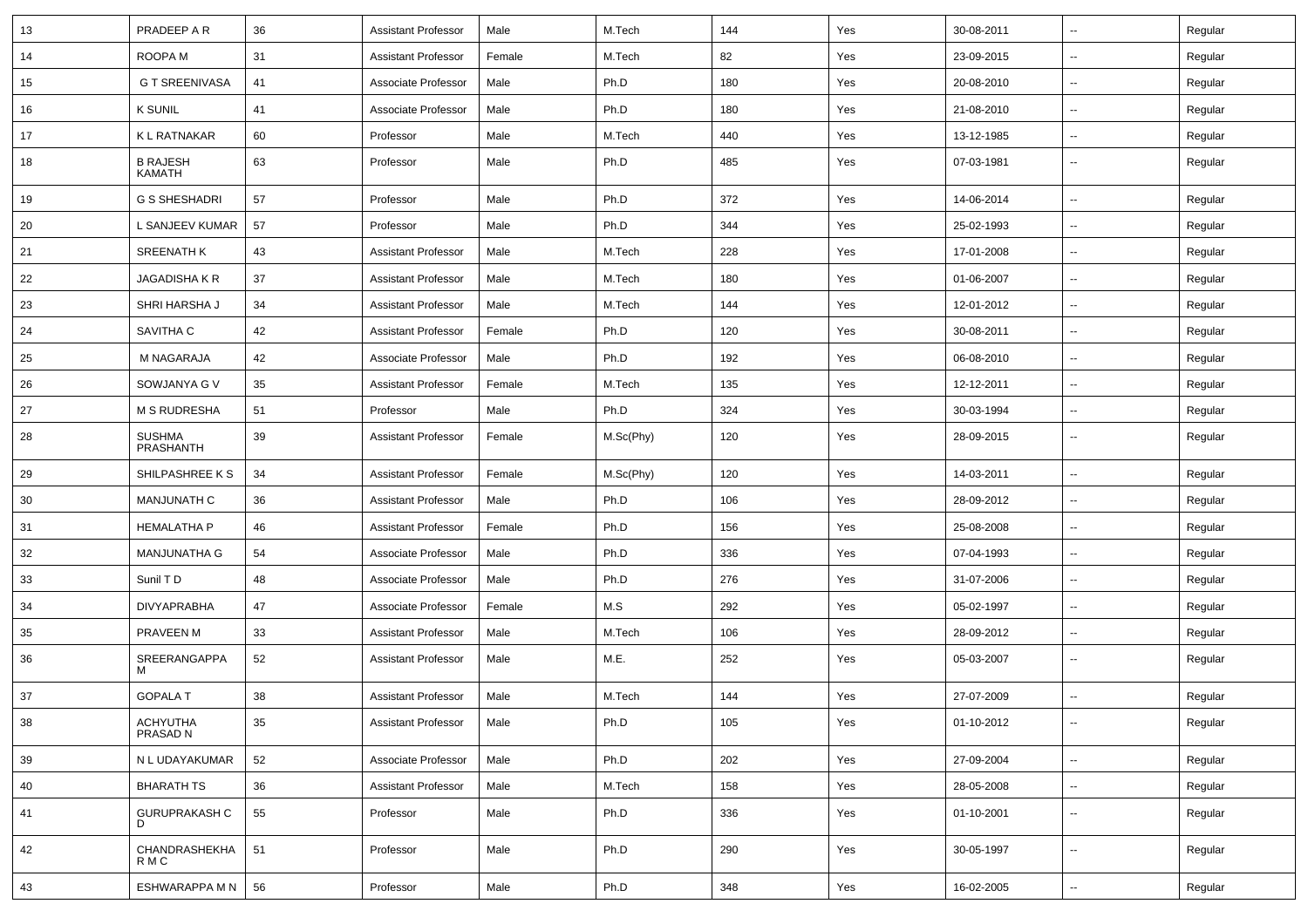| 44 | <b>DINESHAL</b>         | 49 | <b>Assistant Professor</b>                          | Male   | Ph.D   | 305 | Yes | 28-02-2004 | ⊷.                       | Regular |
|----|-------------------------|----|-----------------------------------------------------|--------|--------|-----|-----|------------|--------------------------|---------|
| 45 | CHANNAKRISHNA<br>RAJU   | 50 | Professor                                           | Male   | Ph.D   | 302 | Yes | 11-06-1997 | --                       | Regular |
| 46 | H VENUGOPAL             | 59 | Dean / Principal /<br>Director / Vice<br>Chancellor | Male   | Ph.D   | 421 | Yes | 18-08-1986 | --                       | Regular |
| 47 | <b>NIRMALA G</b>        | 37 | <b>Assistant Professor</b>                          | Female | M.Tech | 179 | Yes | 17-08-2006 | ⊷.                       | Regular |
| 48 | PRIYANKA D              | 33 | <b>Assistant Professor</b>                          | Female | M.Tech | 106 | Yes | 28-09-2012 | $\overline{\phantom{a}}$ | Regular |
| 49 | <b>SURESH M</b>         | 53 | Professor                                           | Male   | Ph.D   | 324 | Yes | 01-01-2017 | $\overline{\phantom{a}}$ | Regular |
| 50 | H S ANNAPURNA           | 48 | Associate Professor                                 | Female | Ph.D   | 312 | Yes | 25-11-2004 | --                       | Regular |
| 51 | RENUKALATHA S           | 52 | Other                                               | Female | Ph.D   | 336 | Yes | 25-06-1998 | $\overline{\phantom{a}}$ | Regular |
| 52 | Pradeep M               | 37 | <b>Assistant Professor</b>                          | Male   | M.Tech | 132 | Yes | 30-08-2011 | ⊷.                       | Regular |
| 53 | <b>KARUNKARA K</b>      | 55 | Dean / Principal /<br>Director / Vice<br>Chancellor | Male   | Ph.D   | 276 | Yes | 08-01-1989 | $\overline{\phantom{a}}$ | Regular |
| 54 | <b>SUSHMA M</b>         | 51 | Other                                               | Female | M.Tech | 168 | Yes | 02-05-2007 | ⊷.                       | Regular |
| 55 | Naveen Kumar A N        | 45 | Associate Professor                                 | Male   | M.Tech | 182 | Yes | 14-10-2005 | ⊷.                       | Regular |
| 56 | Chethan B K             | 37 | <b>Assistant Professor</b>                          | Male   | Ph.D   | 176 | Yes | 05-02-2007 | $\overline{\phantom{a}}$ | Regular |
| 57 | Champakamala S          | 43 | <b>Assistant Professor</b>                          | Female | M.Tech | 156 | Yes | 30-08-2011 | --                       | Regular |
| 58 | Rashmi H C              | 32 | <b>Assistant Professor</b>                          | Female | M.Tech | 120 | Yes | 30-08-2011 | --                       | Regular |
| 59 | Vani B V                | 45 | <b>Assistant Professor</b>                          | Female | M.Tech | 120 | Yes | 30-08-2011 | $\overline{\phantom{a}}$ | Regular |
| 60 | Varamahalakshmi M       | 29 | <b>Assistant Professor</b>                          | Female | M.Tech | 46  | Yes | 26-01-2018 | ⊷.                       | Regular |
| 61 | RAVI PRASAD D           | 42 | <b>Assistant Professor</b>                          | Male   | M.Tech | 228 | Yes | 17-08-2007 | ⊷.                       | Regular |
| 62 | <b>GIRISH S K</b>       | 38 | <b>Assistant Professor</b>                          | Male   | M.Tech | 204 | Yes | 27-09-2010 | $\overline{\phantom{a}}$ | Regular |
| 63 | ROOPANK                 | 40 | <b>Assistant Professor</b>                          | Female | M.Tech | 190 | Yes | 12-09-2005 | --                       | Regular |
| 64 | PRADEEP N               | 42 | <b>Assistant Professor</b>                          | Male   | M.Tech | 234 | Yes | 05-10-2002 | н.                       | Regular |
| 65 | SEEMA J K               | 42 | <b>Assistant Professor</b>                          | Female | M.Tech | 204 | Yes | 20-09-2004 | н.                       | Regular |
| 66 | <b>BHASKAR H B</b>      | 44 | <b>Assistant Professor</b>                          | Male   | Ph.D   | 170 | Yes | 13-08-2008 | ⊷.                       | Regular |
| 67 | RAMESH D                | 53 | Professor                                           | Male   | Ph.D   | 310 | Yes | 08-12-1998 | ⊷.                       | Regular |
| 68 | PARAMESWARAM<br>URTHY D | 52 | <b>Assistant Professor</b>                          | Male   | M.Tech | 268 | Yes | 18-12-2000 | $\overline{\phantom{a}}$ | Regular |
| 69 | ASHOKA<br>MEHATHA       | 56 | Professor                                           | Male   | Ph.D   | 372 | Yes | 11-02-1992 | $\sim$                   | Regular |
| 70 | SOWMYA M N              | 41 | <b>Assistant Professor</b>                          | Female | M.Tech | 227 | Yes | 25-01-2002 | н.                       | Regular |
| 71 | BABITHA M N             | 45 | <b>Assistant Professor</b>                          | Female | M.Tech | 271 | Yes | 08-12-2000 | $\sim$                   | Regular |
| 72 | SINDHUTN                | 38 | <b>Assistant Professor</b>                          | Female | M.Tech | 188 | Yes | 01-09-2005 | ⊷.                       | Regular |
| 73 | SHYLA M K               | 40 | <b>Assistant Professor</b>                          | Female | Ph.D   | 168 | Yes | 16-06-2008 | $\sim$                   | Regular |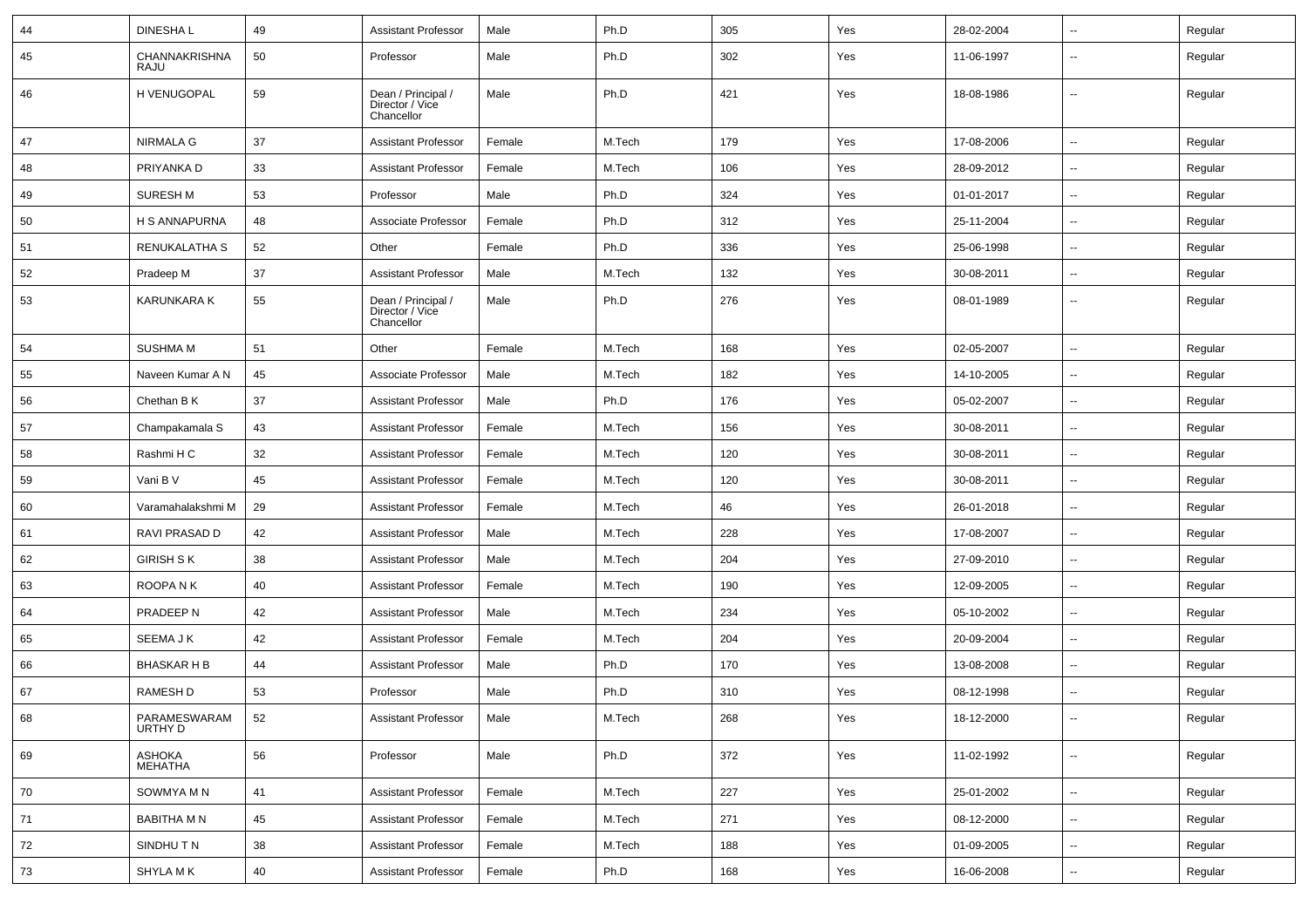| 74  | <b>BINDU A U</b>                       | 33     | <b>Assistant Professor</b> | Female | M.Tech | 105 | Yes | 19-10-2016 | $\sim$                   | Regular |
|-----|----------------------------------------|--------|----------------------------|--------|--------|-----|-----|------------|--------------------------|---------|
| 75  | ANITHA DEVI M D                        | 46     | Associate Professor        | Female | Ph.D   | 215 | Yes | 10-08-2006 | Ξ.                       | Regular |
| 76  | SHARADA GUPTHA<br>M N                  | 35     | <b>Assistant Professor</b> | Female | M.Tech | 140 | Yes | 29-09-2012 | $\sim$                   | Regular |
| 77  | <b>MANJULA YERVA</b>                   | 41     | <b>Assistant Professor</b> | Female | Ph.D   | 214 | Yes | 24-09-2004 | Ξ.                       | Regular |
| 78  | T R HEMANTHA<br><b>KUMAR</b>           | 53     | Professor                  | Male   | Ph.D   | 307 | Yes | 24-12-1999 | $- -$                    | Regular |
| 79  | R PRAKASH                              | 58     | Professor                  | Male   | Ph.D   | 396 | Yes | 02-09-1988 | $\overline{\phantom{a}}$ | Regular |
| 80  | REKHA H                                | 45     | <b>Assistant Professor</b> | Female | M.Tech | 173 | Yes | 31-01-2009 | $\overline{a}$           | Regular |
| 81  | PUSHPA R                               | 43     | <b>Assistant Professor</b> | Female | M.Tech | 250 | Yes | 12-09-2006 | $\sim$                   | Regular |
| 82  | SHIVARAJU G D                          | 31     | <b>Assistant Professor</b> | Male   | M.Tech | 99  | Yes | 24-08-2017 | $\sim$                   | Regular |
| 83  | <b>MADHUMALA G</b>                     | 40     | <b>Assistant Professor</b> | Female | M.Tech | 208 | Yes | 26-07-2006 | $\sim$                   | Regular |
| 84  | S N<br>LAKSHMINARASIM<br>HAN           | 57     | Professor                  | Male   | Ph.D   | 371 | Yes | 21-11-1991 | --                       | Regular |
| 85  | <b>B S RAVIKIRAN</b>                   | 54     | Associate Professor        | Male   | Ph.D   | 348 | Yes | 19-05-1997 | $\overline{\phantom{a}}$ | Regular |
| 86  | R HARISH KUMAR                         | 58     | Professor                  | Male   | Ph.D   | 258 | Yes | 26-08-1989 | Ξ.                       | Regular |
| 87  | C RANGARAJ                             | 58     | Professor                  | Male   | Ph.D   | 270 | Yes | 21-01-2008 | $\overline{a}$           | Regular |
| 88  | <b>D RAJANAIK</b>                      | 57     | Professor                  | Male   | Ph.D   | 348 | Yes | 08-09-1993 | $\sim$                   | Regular |
| 89  | <b>BATLURI TILAK</b><br><b>CHANDRA</b> | 37     | <b>Assistant Professor</b> | Male   | Ph.D   | 120 | Yes | 30-08-2011 | $\sim$                   | Regular |
| 90  | SANJEEVAMURTH                          | 56     | Professor                  | Male   | Ph.D   | 348 | Yes | 28-10-1992 | $\sim$                   | Regular |
| 91  | PRASAD T B                             | 59     | Professor                  | Male   | Ph.D   | 348 | Yes | 04-03-1991 | $\sim$                   | Regular |
| 92  | MAHESH C V                             | 59     | Professor                  | Male   | M.E.   | 408 | Yes | 11-08-1987 | $\sim$                   | Regular |
| 93  | RAVINDRA SAGAR                         | 44     | Associate Professor        | Male   | Ph.D   | 168 | Yes | 01-11-2007 | $\sim$                   | Regular |
| 94  | <b>MANUS</b>                           | 39     | Associate Professor        | Male   | Ph.D   | 156 | Yes | 01-11-2008 | Ξ.                       | Regular |
| 95  | <b>HARISH S</b>                        | 36     | <b>Assistant Professor</b> | Male   | M.Tech | 132 | Yes | 16-08-2010 | $\overline{\phantom{a}}$ | Regular |
| 96  | <b>BHASKAR G</b>                       | 38     | <b>Assistant Professor</b> | Male   | M.Tech | 132 | Yes | 18-08-2010 | $\sim$                   | Regular |
| 97  | PUNEETH K                              | 34     | <b>Assistant Professor</b> | Male   | M.Tech | 120 | Yes | 30-08-2011 | $\sim$                   | Regular |
| 98  | ANNAPOORNA TL                          | 33     | <b>Assistant Professor</b> | Female | Ph.D   | 120 | Yes | 30-08-2011 | $\overline{\phantom{a}}$ | Regular |
| 99  | SHANKAR NAG G L                        | 40     | <b>Assistant Professor</b> | Male   | M.Tech | 180 | Yes | 11-01-2012 | $\overline{\phantom{a}}$ | Regular |
| 100 | LOHITH N                               | 35     | <b>Assistant Professor</b> | Male   | M.Tech | 108 | Yes | 30-08-2012 | $\overline{\phantom{a}}$ | Regular |
| 101 | <b>MEGHANI MOLIES</b><br><b>REDDY</b>  | $37\,$ | <b>Assistant Professor</b> | Male   | M.Tech | 72  | Yes | 24-09-2015 | $\sim$                   | Regular |
| 102 | VINUTHA C B                            | 51     | Associate Professor        | Female | Ph.D   | 226 | Yes | 10-08-2006 | $\sim$                   | Regular |
| 103 | T V MALLESH                            | 59     | Professor                  | Male   | Ph.D   | 430 | Yes | 29-06-1987 | $\overline{\phantom{a}}$ | Regular |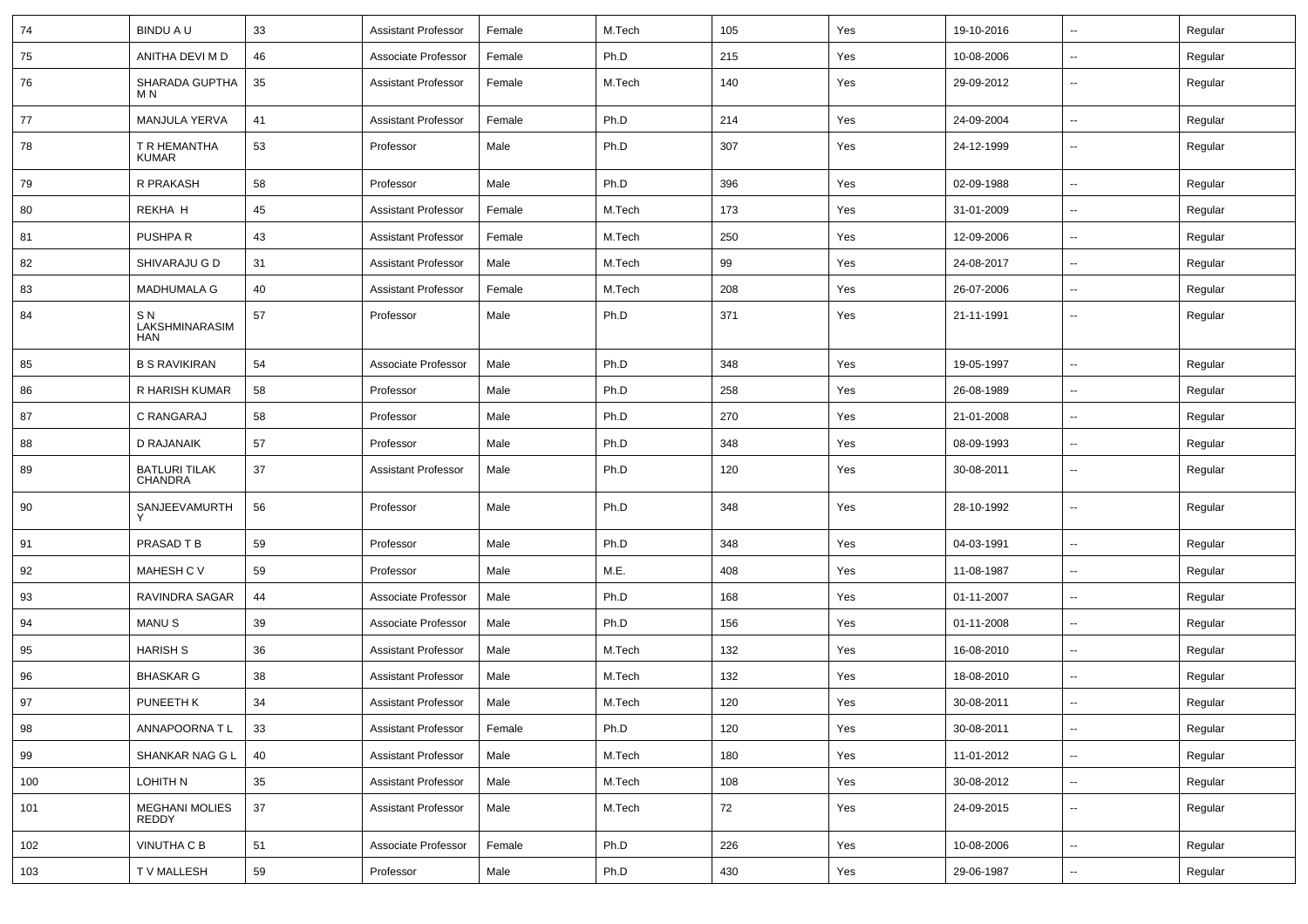| 104 | <b>S R RAMESH</b>               | 58 | Professor                                           | Male   | M.E.   | 410 | Yes | 28-08-1989 | $\sim$                   | Regular |
|-----|---------------------------------|----|-----------------------------------------------------|--------|--------|-----|-----|------------|--------------------------|---------|
| 105 | <b>B H MANJUNATH</b>            | 57 | Associate Professor                                 | Male   | Ph.D   | 348 | Yes | 09-12-2000 | $\sim$                   | Regular |
| 106 | PRAVEEN J V                     | 34 | <b>Assistant Professor</b>                          | Male   | M.Tech | 134 | Yes | 29-08-2011 | $\overline{\phantom{a}}$ | Regular |
| 107 | <b>GURUPRASAD T N</b>           | 33 | <b>Assistant Professor</b>                          | Male   | M.Tech | 50  | Yes | 24-08-2017 | $\sim$                   | Regular |
| 108 | ABILASH K E                     | 31 | <b>Assistant Professor</b>                          | Male   | M.Tech | 73  | Yes | 24-09-2015 | $\sim$                   | Regular |
| 109 | YOGANANDA B S                   | 41 | <b>Assistant Professor</b>                          | Male   | M.E.   | 200 | Yes | 24-09-2010 | $\sim$                   | Regular |
| 110 | <b>NAYANA G</b>                 | 33 | <b>Assistant Professor</b>                          | Female | M.Tech | 107 | Yes | 28-09-2012 | $\sim$                   | Regular |
| 111 | NATARAJA C                      | 45 | <b>Assistant Professor</b>                          | Male   | M.Tech | 142 | Yes | 26-12-2017 | $\sim$                   | Regular |
| 112 | SHILPA G N                      | 41 | <b>Assistant Professor</b>                          | Female | M.E.   | 108 | Yes | 20-09-2010 | $\overline{\phantom{a}}$ | Regular |
| 113 | CHIDANANDA<br>MURTHY M V        | 37 | Associate Professor                                 | Male   | Ph.D   | 183 | Yes | 09-04-2007 | $\sim$                   | Regular |
| 114 | <b>KOMALA K</b>                 | 43 | <b>Assistant Professor</b>                          | Female | M.Tech | 228 | Yes | 27-02-2004 | $\sim$                   | Regular |
| 115 | MALLIKARJUNASW<br>AMY B P       | 59 | Professor                                           | Female | Ph.D   | 336 | Yes | 08-10-2004 | $\sim$                   | Regular |
| 116 | <b>M Z KURIAN</b>               | 63 | Dean / Principal /<br>Director / Vice<br>Chancellor | Male   | Ph.D   | 460 | Yes | 08-03-1983 | $\sim$                   | Regular |
| 117 | PUNEETH KUMAR<br>D <sub>N</sub> | 33 | <b>Assistant Professor</b>                          | Male   | M.Tech | 113 | Yes | 28-09-2012 | $\sim$                   | Regular |
| 118 | <b>KESHVAMURTHY T</b><br>G      | 35 | <b>Assistant Professor</b>                          | Male   | M.Tech | 106 | Yes | 28-09-2012 | $\sim$                   | Regular |
| 119 | C R MOHAN<br><b>KUMAR</b>       | 35 | <b>Assistant Professor</b>                          | Male   | M.Tech | 133 | Yes | 30-08-2011 | $\overline{\phantom{a}}$ | Regular |
| 120 | SAVITA D TORVI                  | 55 | Associate Professor                                 | Female | Ph.D   | 263 | Yes | 10-06-1999 | $\sim$                   | Regular |
| 121 | SUMA G                          | 56 | Professor                                           | Female | Ph.D   | 294 | Yes | 01-01-1997 | $\sim$                   | Regular |
| 122 | PURNIMA P S                     | 47 | <b>Assistant Professor</b>                          | Female | M.Tech | 201 | Yes | 16-09-2004 | $\overline{\phantom{a}}$ | Regular |
| 123 | SWARNALATHA G                   | 36 | <b>Assistant Professor</b>                          | Female | M.Tech | 134 | Yes | 04-08-2010 | $\sim$                   | Regular |
| 124 | K B SHIVAKUMAR                  | 59 | Professor                                           | Male   | Ph.D   | 451 | Yes | 15-05-1984 | $\sim$                   | Regular |
| 125 | SRINIDHI G A                    | 33 | <b>Assistant Professor</b>                          | Male   | Ph.D   | 107 | Yes | 07-08-2013 | $\sim$                   | Regular |
| 126 | <b>HAREESH KN</b>               | 34 | <b>Assistant Professor</b>                          | Male   | M.Tech | 109 | Yes | 28-09-2012 |                          | Regular |
| 127 | D RAMESH                        | 54 | Professor                                           | Male   | Ph.D   | 356 | Yes | 15-11-1991 | $\overline{\phantom{a}}$ | Regular |
| 128 | M C SUPRIYA                     | 47 | Professor                                           | Female | Ph.D   | 272 | Yes | 30-11-1998 | $\sim$                   | Regular |
| 129 | R SUMA                          | 47 | Associate Professor                                 | Female | Ph.D   | 259 | Yes | 27-12-1999 | $\sim$                   | Regular |
| 130 | RAVIRAM V                       | 43 | Associate Professor                                 | Male   | Ph.D   | 237 | Yes | 30-10-2001 | $\sim$                   | Regular |
| 131 | MOHAN KUMAR T                   | 45 | <b>Assistant Professor</b>                          | Male   | MCA    | 226 | Yes | 11-09-2002 | $\sim$                   | Regular |
| 132 | ASHA K R                        | 43 | <b>Assistant Professor</b>                          | Female | Ph.D   | 180 | Yes | 03-07-2006 | $\sim$                   | Regular |
| 133 | PUSHPALATHA K R                 | 42 | Assistant Professor                                 | Female | Ph.D   | 181 | Yes | 06-06-2006 | $\sim$                   | Regular |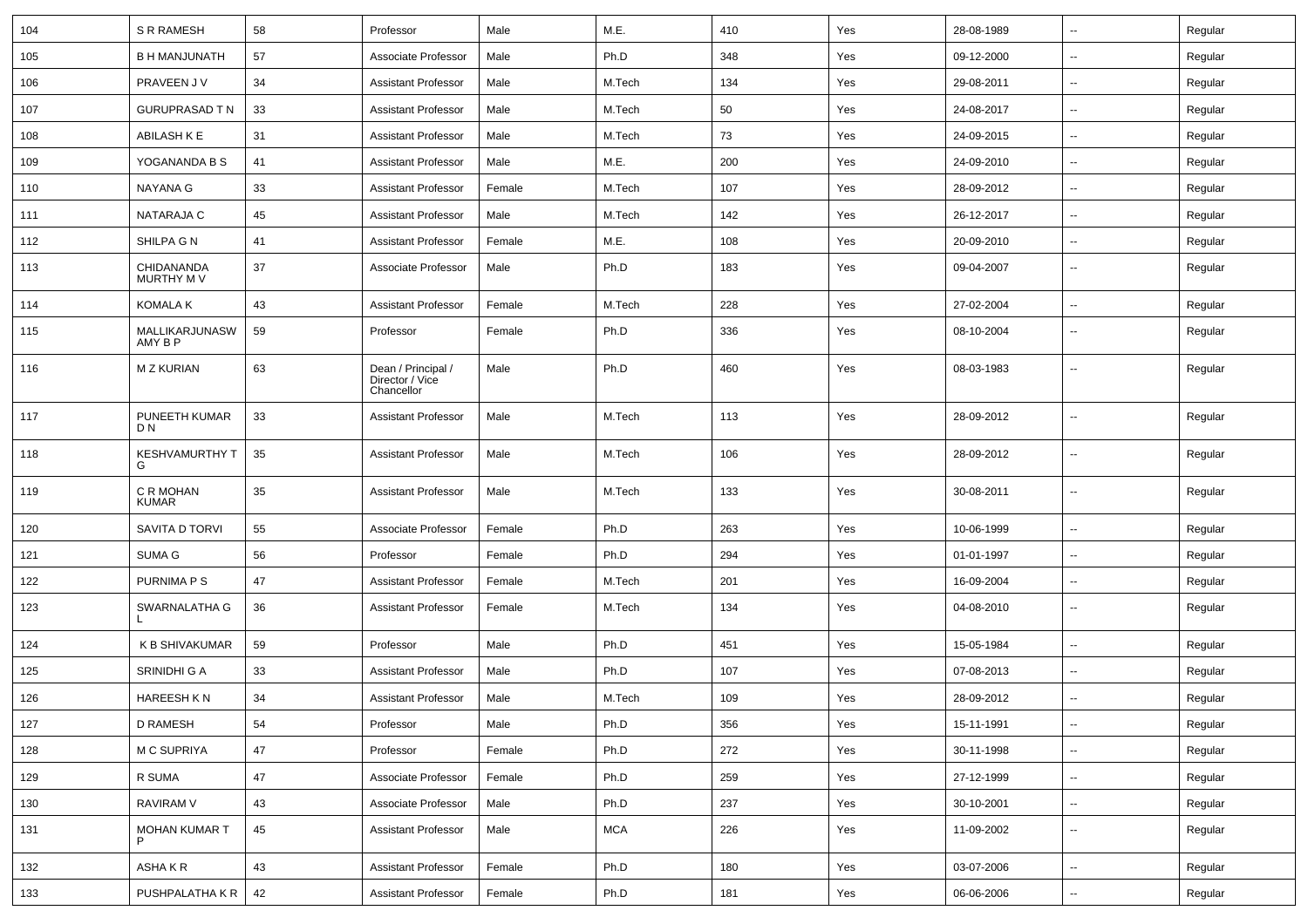| 134 | ANURADHA G R                   | 33 | <b>Assistant Professor</b>                          | Female | <b>MCA</b> | 114 | Yes | 11-01-2012 | $\sim$                   | Regular |
|-----|--------------------------------|----|-----------------------------------------------------|--------|------------|-----|-----|------------|--------------------------|---------|
| 135 | <b>BHAVANI H S</b>             | 39 | <b>Assistant Professor</b>                          | Female | <b>MCA</b> | 114 | Yes | 12-01-2012 | $\sim$                   | Regular |
| 136 | KUMUDINI P L                   | 49 | <b>Assistant Professor</b>                          | Female | M.A        | 38  | Yes | 16-08-2018 | $\mathbf{u}$             | Regular |
| 137 | PRADEEP M N                    | 40 | <b>Assistant Professor</b>                          | Male   | M.Tech     | 140 | Yes | 02-09-2011 | $\overline{\phantom{a}}$ | Regular |
| 138 | ΤR<br>CHANDRASHEKAR            | 61 | Professor                                           | Male   | Ph.D       | 444 | Yes | 07-12-1984 | $\overline{\phantom{a}}$ | Regular |
| 139 | <b>GURUPRASAD S</b>            | 38 | <b>Assistant Professor</b>                          | Male   | M.Tech     | 195 | Yes | 01-09-2005 | $\mathbf{u}$             | Regular |
| 140 | <b>ASHWINI K</b>               | 37 | <b>Assistant Professor</b>                          | Female | M.Tech     | 177 | Yes | 14-02-2007 | $\mathbf{u}$             | Regular |
| 141 | A S RAJU                       | 47 | Associate Professor                                 | Male   | Ph.D       | 206 | Yes | 15-09-2004 | $\sim$                   | Regular |
| 142 | MANJUNATHA<br><b>KUMAR B H</b> | 40 | Associate Professor                                 | Male   | Ph.D       | 209 | Yes | 27-02-2004 | $\sim$                   | Regular |
| 143 | <b>BRAMHA</b><br>PRAKASH H P   | 39 | Assistant Professor                                 | Male   | Ph.D       | 202 | Yes | 01-10-2004 | $\sim$                   | Regular |
| 144 | SIDDAPPA M                     | 53 | Dean / Principal /<br>Director / Vice<br>Chancellor | Male   | Ph.D       | 372 | Yes | 25-11-1989 | $\mathbf{u}$             | Regular |
| 145 | SAHANA T S                     | 35 | <b>Assistant Professor</b>                          | Female | M.Tech     | 144 | Yes | 14-09-2009 | $\sim$                   | Regular |
| 146 | <b>SUMANAL</b>                 | 36 | Assistant Professor                                 | Female | M.Tech     | 132 | Yes | 20-12-2010 | $\sim$                   | Regular |
| 147 | USHA S                         | 30 | Assistant Professor                                 | Female | M.Tech     | 72  | Yes | 23-08-2019 | $\overline{\phantom{a}}$ | Regular |
| 148 | <b>MITHUN K</b>                | 29 | <b>Assistant Professor</b>                          | Male   | M.Tech     | 72  | Yes | 24-08-2019 | $\overline{\phantom{a}}$ | Regular |
| 149 | PRAVEEN KUMAR<br>C             | 34 | Assistant Professor                                 | Male   | M.Tech     | 120 | Yes | 24-08-2019 | $\overline{\phantom{a}}$ | Regular |
| 150 | VENUGOPAL<br>CHAVAN D V        | 36 | <b>Assistant Professor</b>                          | Male   | M.Tech     | 159 | Yes | 23-08-2019 | $\overline{\phantom{a}}$ | Regular |
| 151 | PRASANNA<br><b>KUMAR M</b>     | 43 | <b>Assistant Professor</b>                          | Male   | M.Tech     | 96  | Yes | 24-08-2019 | $\overline{\phantom{a}}$ | Regular |
| 152 | LEELA B N                      | 39 | <b>Assistant Professor</b>                          | Female | M.Tech     | 24  | Yes | 26-08-2019 | $\mathbf{u}$             | Regular |
| 153 | SAHANA LOKESH<br>R             | 34 | <b>Assistant Professor</b>                          | Female | M.Tech     | 136 | Yes | 26-08-2019 | $\overline{\phantom{a}}$ | Regular |
| 154 | <b>THEJASWINI R</b>            | 44 | <b>Assistant Professor</b>                          | Female | M.E.       | 70  | Yes | 26-08-2019 | $\mathbf{u}$             | Regular |
| 155 | <b>HARIPRIYA R</b>             | 36 | <b>Assistant Professor</b>                          | Female | M.Tech     | 24  | Yes | 26-08-2019 | $\mathbf{u}$             | Regular |
| 156 | SUJATHA S R                    | 47 | Associate Professor                                 | Female | Ph.D       | 226 | Yes | 10-10-2002 | $\overline{\phantom{a}}$ | Regular |
| 157 | RAVIPRAKASHA M<br>S            | 62 | Dean / Principal /<br>Director / Vice<br>Chancellor | Male   | Ph.D       | 468 | Yes | 09-09-2019 | $\overline{\phantom{a}}$ | Regular |
| 158 | VENKANAGOUDA<br>M GOUDAR       | 50 | Other                                               | Male   | Ph.D       | 312 | Yes | 21-08-2009 | $\sim$                   | Regular |
| 159 | CHANNABASAVAR<br>AJU T P       | 51 | <b>Assistant Professor</b>                          | Male   | M.Tech     | 288 | Yes | 21-06-2001 | $\sim$                   | Regular |
| 160 | Sri Sai Prasad A V             | 29 | Assistant Professor                                 | Male   | MD(AM)     | 108 | Yes | 15-06-2017 | $\sim$                   | Regular |
| 161 | J Rangarajan                   | 64 | Professor                                           | Male   | Ph.D       | 384 | Yes | 01-11-2017 | --                       | Regular |